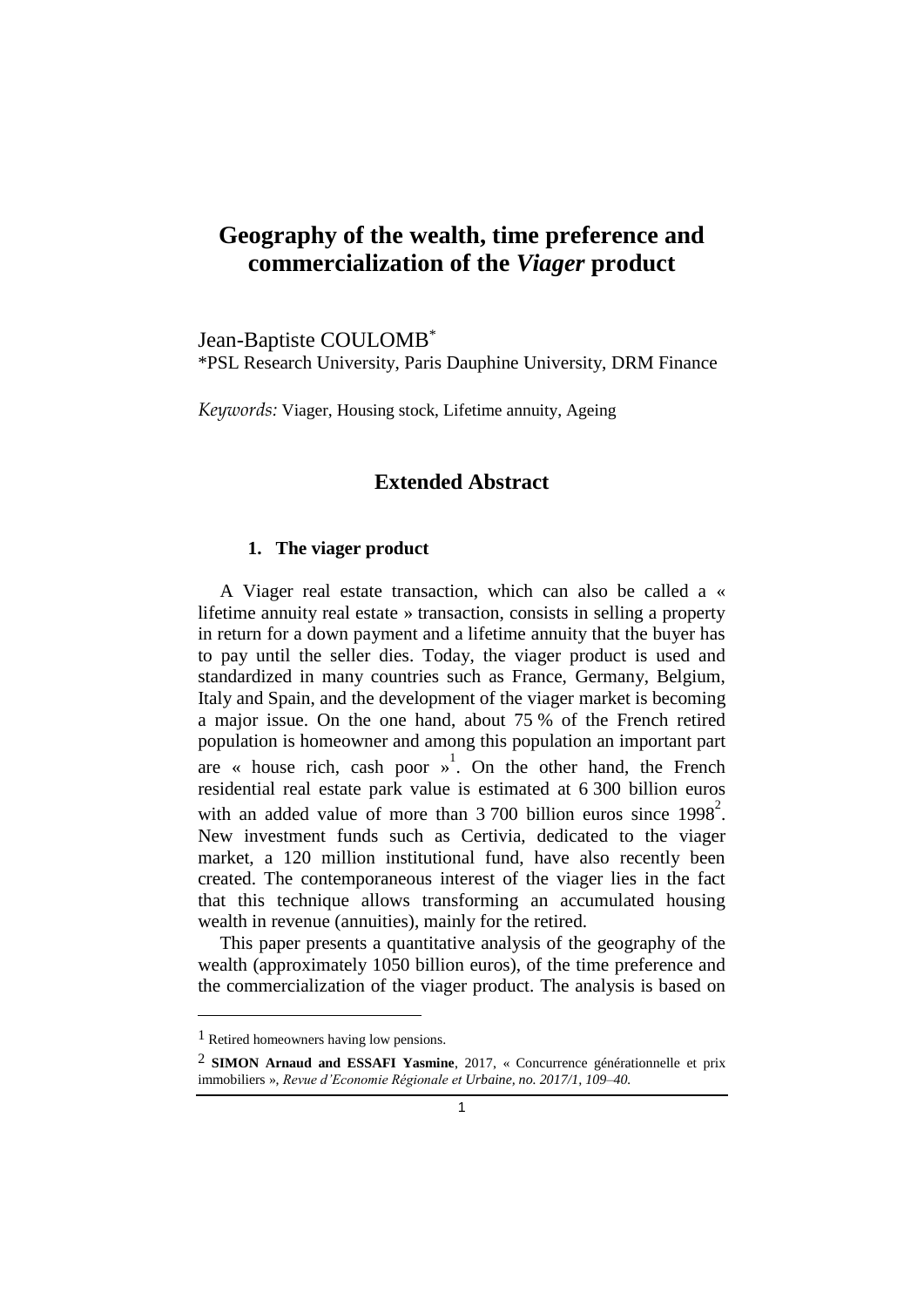2 678 transactions from 2010 to 2018. It explores in particular the preference between a lifetime annuity and a down payment. In their article "Annuitization Puzzles"<sup>3,</sup> Bernatrzi, Previtero and Thaler underline that annuities should be popular for many reasons. However, few people choose to annuitize a substantial share of their wealth. Many participants in defined contribution retirement plans should for instance consider to annuitize their pension but are still reluctant because of psychologic barriers; an annuity payout does not seem very attractive compared to accumulated assets. If an annuity can be viewed as a risk-reducing strategy, it may also be considered as a gamble on the annuitant's life expectancy. However, as annuities are a way to hedge the longevity risk, and as a viager allows to thin an immovable heritage, it remains an unsaturated market with potentialities.

#### **2. Geography of the wealth**

-

The housing wealth in France can be estimated around 5 659 billion euros. 58% of the French population is homeowner, but this rate reaches 75% for the retired. It is possible to get an estimation of the market size for the viager product. Owner-occupied housing for the retired people is associated to a wealth of 1 059 billion euros, in other words, approximately, 19% of the total residential real estate stock value.

The potential viager wealth is less concentrated across the French departments compared to the total wealth. If the 17 more expensive departments represent 50% of the total value, reaching half of the viager wealth requires to gather 21 departments. Similarly, for the total wealth, the 37 less expensive departments are required to get the first 10% of the wealth, whereas for the viager summing the 30 first ones is enough to reach this threshold of 10%. If we represent the cumulative wealth distribution in these two cases (Figure 2), in a Ginilike approach, the viager wealth appears as less concentrated.

**Figure 2**: Distribution of total and viager wealth across departments

<sup>3</sup> **BENARTZI Shlomo**, **PREVITERO Alessandro and THALER Richard H.**, 2011, « Annuitization Puzzles », *Journal of Economic Perspectives, 25(4), pp. 143–164*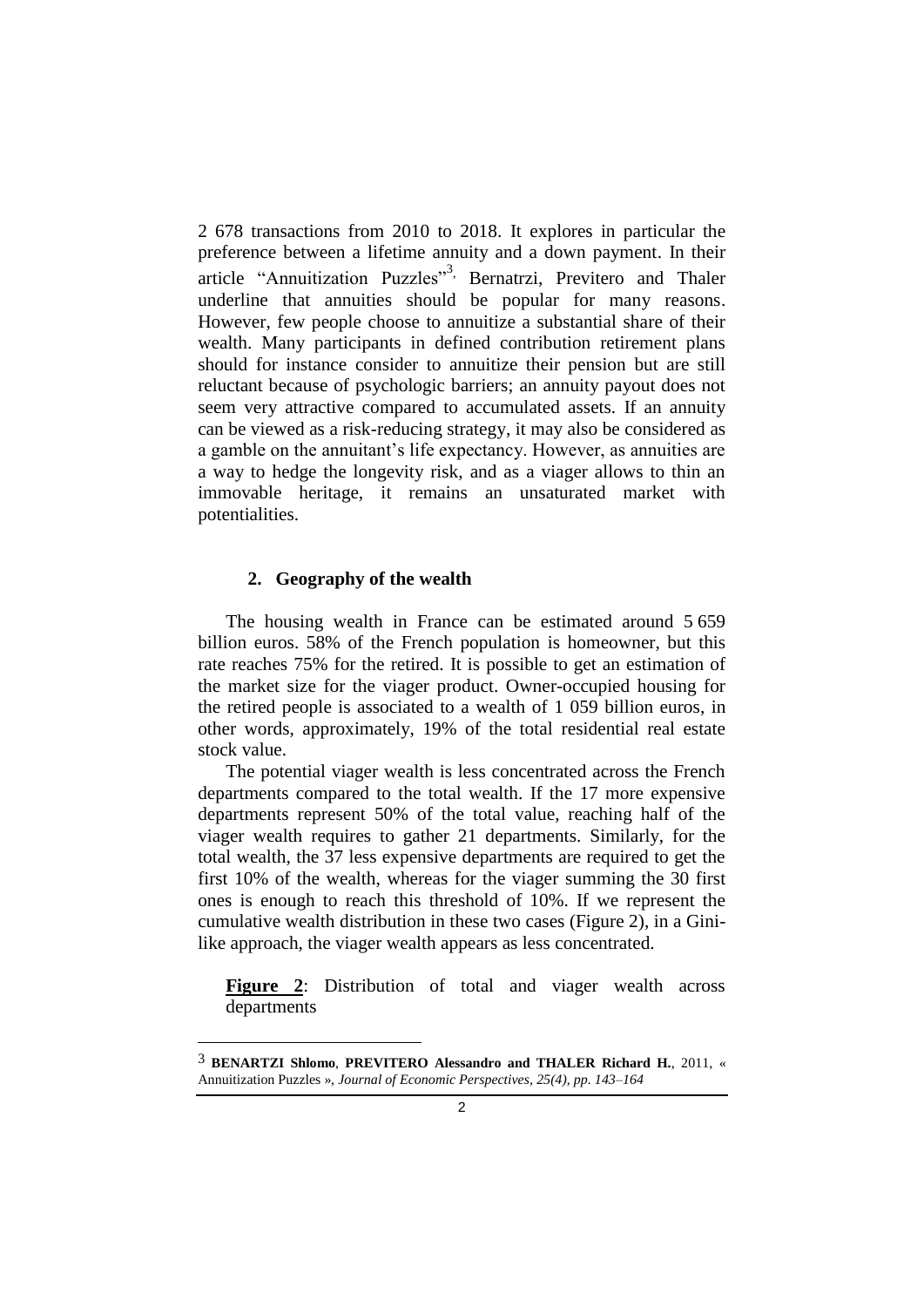

At the departmental level, the potential viager wealth can vary between 8,6% and 33,5% of the total departmental real estate wealth. In the first case, we find very urban and metropolitan departments (for example Paris and Lyon). In the second case, it corresponds to a mix between departments confronted to a desertification process (for example the center of France) and littoral departments very attractive for retired people.

## **3. Now or tomorrow: time preference between life-time annuity and down-payment**

The second subject of this article is to investigate on the time preference i.e. the preference between a lifetime annuity and a down payment. The analysis is focused on France, and only on the occupied viager product which is the main form of viager. The economic is calculated: it corresponds to the market value minus the right of use and habitation<sup>4</sup>. This right of use and habitation is kept by the seller in the case of occupied viager. The economic value is also equal to the

-

<sup>4</sup> The right of use and the right of habitation are two distinct rights. Combined, it allows someone to use and live in a property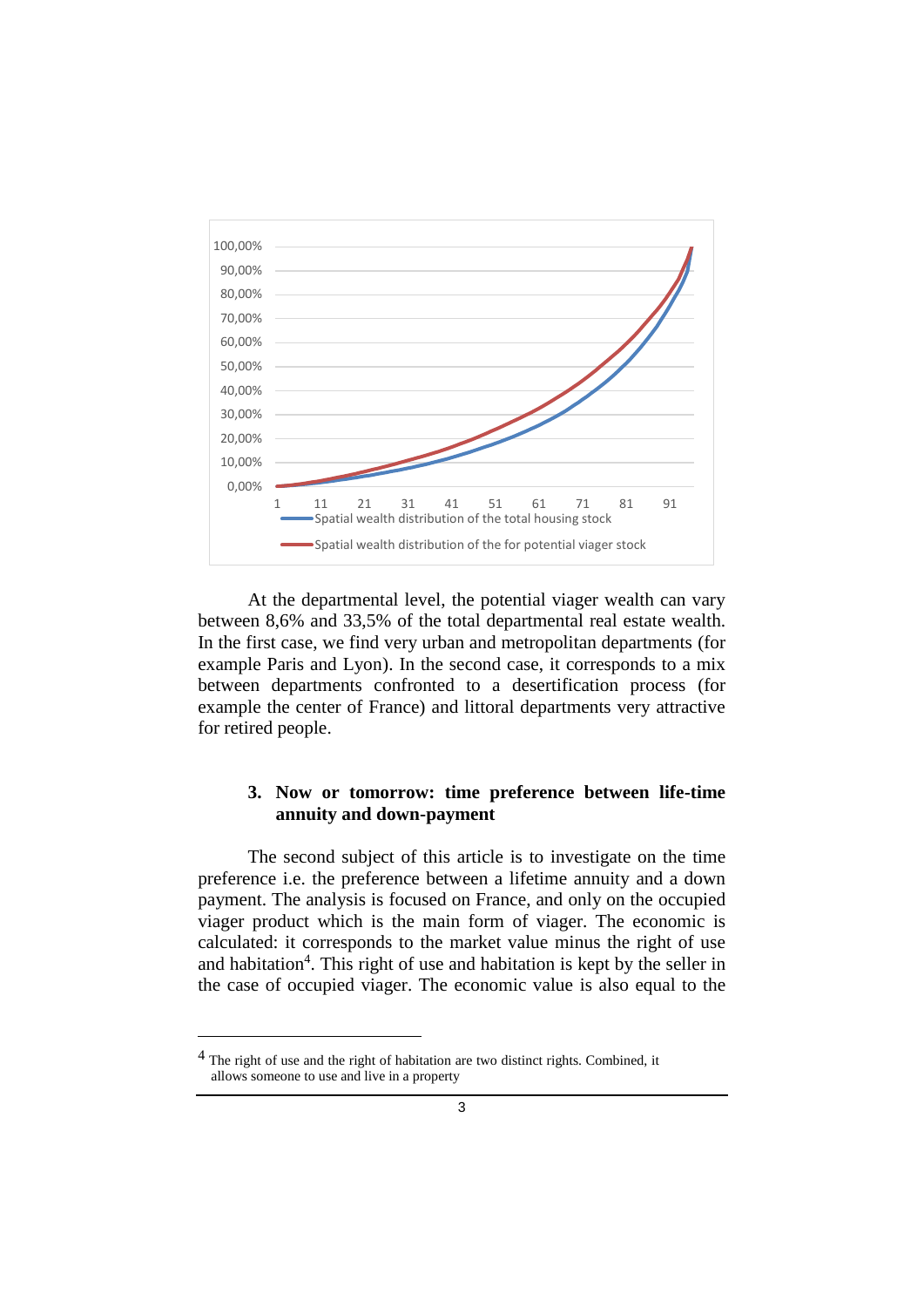down-payment plus the sum of the discounted values of the lifetime annuities.

In order to explain the time preference, we estimate two linear regressions for apartments on the one hand and for houses on the other hand, in order to understand what are the determinants in the arbitrage between down-payment and annuities. The first regression does not take the distance between buyers and sellers into account as an explanatory variable. But this distance is kept for the second regression. The other explanatory variables are: joint life expectancy, time of commercialization, year of construction, number of rooms, percentage of owners in the municipality and median income in the municipality. The time preference is measured by the ratio present value of annuities/economic value, the present value of annuities being the sum of the current value of the future annuities. Both present value of annuities and economic values are calculated with mortality tables TF/TH 00-02, and with a discount rate coming from a zerocoupon curve provided by the French Institute of Actuaries at the year of signature and until the maturity date. The initial estimated value is made by the real estate agent. We also use the AIC criterion and the stepwise method to verify in our results that the significant variables are properly chosen.

The results indicate that the distance between buyers and sellers is not significant in the regression to explain the ratio present value of annuities/economic value and thus, the time preference. However, a local bias exists: the buyers and the sellers often live in the same department (when we have the distance, in 75% of the cases the municipality of the buyer is the same as the municipality of the seller). The joint life expectancy<sup>5</sup> and the percentage of owners in the municipality have a significant and positive effects. It means that when sellers are older or when there are more frequently owners in the municipality, the annuity is preferred. Moreover, the coefficient of the median income is significantly negative with the ratio which means that richer sellers prefer a down payment rather than an annuity. On the contrary, poorer sellers prefer annuities. The number of rooms does not have the same signification for apartments and houses: the less rooms in apartments or the more rooms in houses are, the more the down payment is preferred.

1

<sup>5</sup> The life expectancy of the seller and his or her spouse (when there is one and when the lifetime annuity ceases at the death of the last survivor).